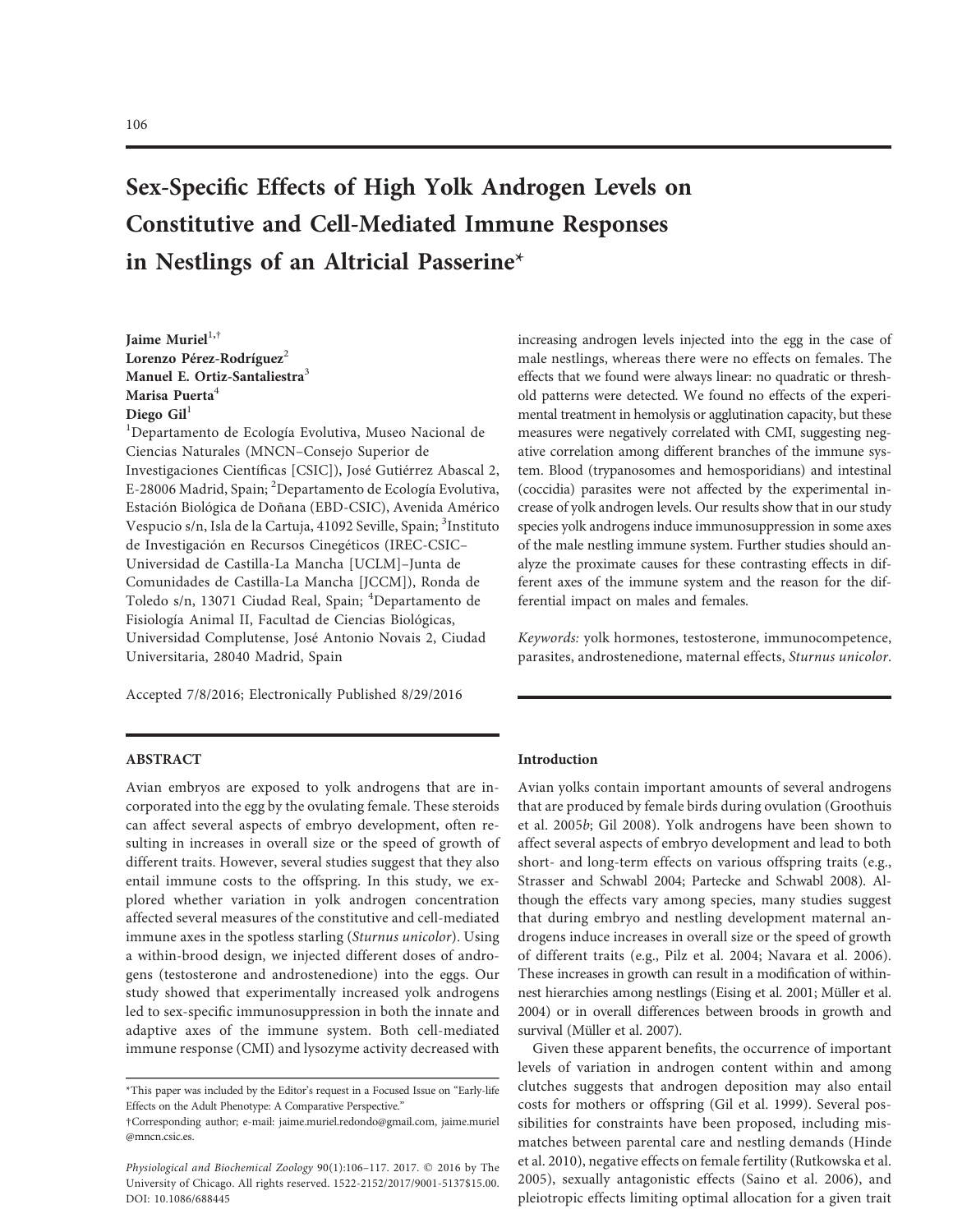(Gil 2008). However, the hypothesis that has received the most attention in the literature so far is the immunocompetencehandicap hypothesis (Folstad and Karter 1992), which is based on the negative effects that androgens cause in the immune system. This hypothesis was initially proposed to account for possible costs limiting the development of exaggerated sexually selected traits. The evidence for the immunocompetencehandicap hypothesis is mixed, depending on the group of taxa that is examined (Roberts et al. 2004), but several studies suggest that immune costs, through either a direct or an indirect pathway, can play a role in the balance of costs and benefits of androgens (Owen-Ashley et al. 2004).

In the case of yolk androgens, several lines of evidence suggest that immune costs might limit the amount of androgens that bird eggs contain. For instance, cell-mediated and humoral immunity were found to be reduced in black-headed gull chicks (Larus ridibundus) that had been exposed to high levels of androgens in the egg (Groothuis et al. 2005a; Müller et al. 2005). A similar reduction in both branches of the immune system was found in jackdaws (Corvus monedula; Sandell et al. 2009). In the same line, experimentally infected house martins (Delichon urbica) and great tits (Parus major) laid eggs with lower androgen levels than control birds (Tschirren et al. 2004; Gil et al. 2006), although a recent study failed to find an effect after a similar experimental approach (Heylen et al. 2012). However, further studies in other species have found an enhanced immune response in nestlings hatched from androgentreated eggs (Navara et al. 2006) or no effects (e.g., Andersson et al. 2004; Tschirren et al. 2005; Rubolini et al. 2006a; Pitala et al. 2009) or else have uncovered roles for additional factors that affect this pattern. For instance, in zebra finches, Rutkowska et al. (2007) found that whereas experimental male nestlings suffered a reduction in T-cell response, the pattern was inversed for female chicks. Also, in a previous study our team found that immune responses could actually be enhanced by yolk androgen injections, in this case in first broods of spotless starlings, presumably because of high resource availability (Muriel et al. 2015b).

Several studies have suggested that the trade-off between immunity and yolk androgens could arise by a variety of mechanisms, including the specific inhibition of immunity by androgens, based, for instance, on the presence of androgen receptors in some immune cells (Ahmadi and McCruden 2006; Gil and Culver 2011) or through the activation of a corticosteroid route to immune inhibition (Owen-Ashley et al. 2004). Regardless of the mechanism, a basic prediction is that there should be a trade-off between growth and immunity.

On the other hand, the immunological system is a set of defense mechanisms composed of several axes, including innate and adaptive immunity, and comprising cell-mediated and humoral responses. Therefore, it is not possible to measure the overall strength and efficiency of the immune system with a single immune assay (Adamo 2004). Previous studies have shown that correlations among immune responses need not be positive and that individuals may trade off different aspects of their immunocompetence (Salvante 2006; Forsman et al. 2008; Palacios et al.

2012). Trade-offs could be a consequence of an imbalance in the distribution of resources; several studies have shown that innate and adaptive immune responsesmay differ in costs (Lee et al. 2008; Palacios et al. 2009). Thus, any variation in maternally derived components, such as androgens, may mediate increased investment in one branch of immunity at the expense of another. For example, Clairardin et al. (2011) found that increased in ovo testosterone induced a trade-off between bactericidal activity and cutaneous immune response in house wrens (Troglodytes aedon). In a similar study conducted in zebra finches (Taeniopygia guttata), elevation of egg testosterone levels also resulted in long-lasting positive effects on humoral, but not cell-mediated, immune function (Tobler et al. 2010).

One problematic aspect in the study of yolk androgens is the variation in the injected doses in the different experiments conducted so far (Muriel et al. 2015a). This variation is likely to be a major cause of the diversity of effects found across studies, and it limits the general inferences that we can draw. Experimental dosage is an important issue, because steroids are known to present nonlinear, dose-response effects (Navara et al. 2005). We have previously shown (Muriel et al. 2015a) a variety of doseresponse patterns, depending on the morphological trait that is studied, in the spotless starling (Sturnus unicolor). In this study, we use a similar approach to inquire about the effects of an increasing amount of yolk androgens in a suite of immune responses and health status in the same species. We explore several components of the immune response, including cellmediated immune response (CMI), hematological traits, and several measures of constitutive immunity, including antibacterial capacity of plasma and lysozyme activity. Since immune deficiency is expected to lead to a reduction in the capacity of the organism to withstand attacks by parasites, we also analyze differences in the community of blood (trypanosome and hemosporidians) and intestinal (coccidia) parasites.

# Material and Methods

## Study Species and Site

The experiment was conducted in a large nest-box colony of spotless starlings (Sturnus unicolor) located near Madrid (Soto del Real). Yolk hormone manipulations were conducted between mid-April and mid-May 2010. The study area is a mixed woodland, used for cattle grazing, mostly composed of oak (Quercus pyrenaica) and ash (Fraxinus angustifolius). The spotless starling is a relatively long-lived, colonial, and sedentary passerine species that exhibits a facultatively polygynous breeding system (Moreno et al. 1999; Veiga 2002). This omnivorous songbird (Peris 1980) is sexually dimorphic, males being larger than females (Hiraldo and Herrera 1974). Incubation usually starts before the last egg is laid (3–6 eggs per clutch), and it is done mainly by females (for approximately 12 d). Generally, females invest more than males in rearing the brood (Jimeno et al. 2014), although paternal care varies widely (Moreno et al. 1999). The nestling period lasts about 21–22 d (Cramp 1998). Females can lay up to two clutches per season,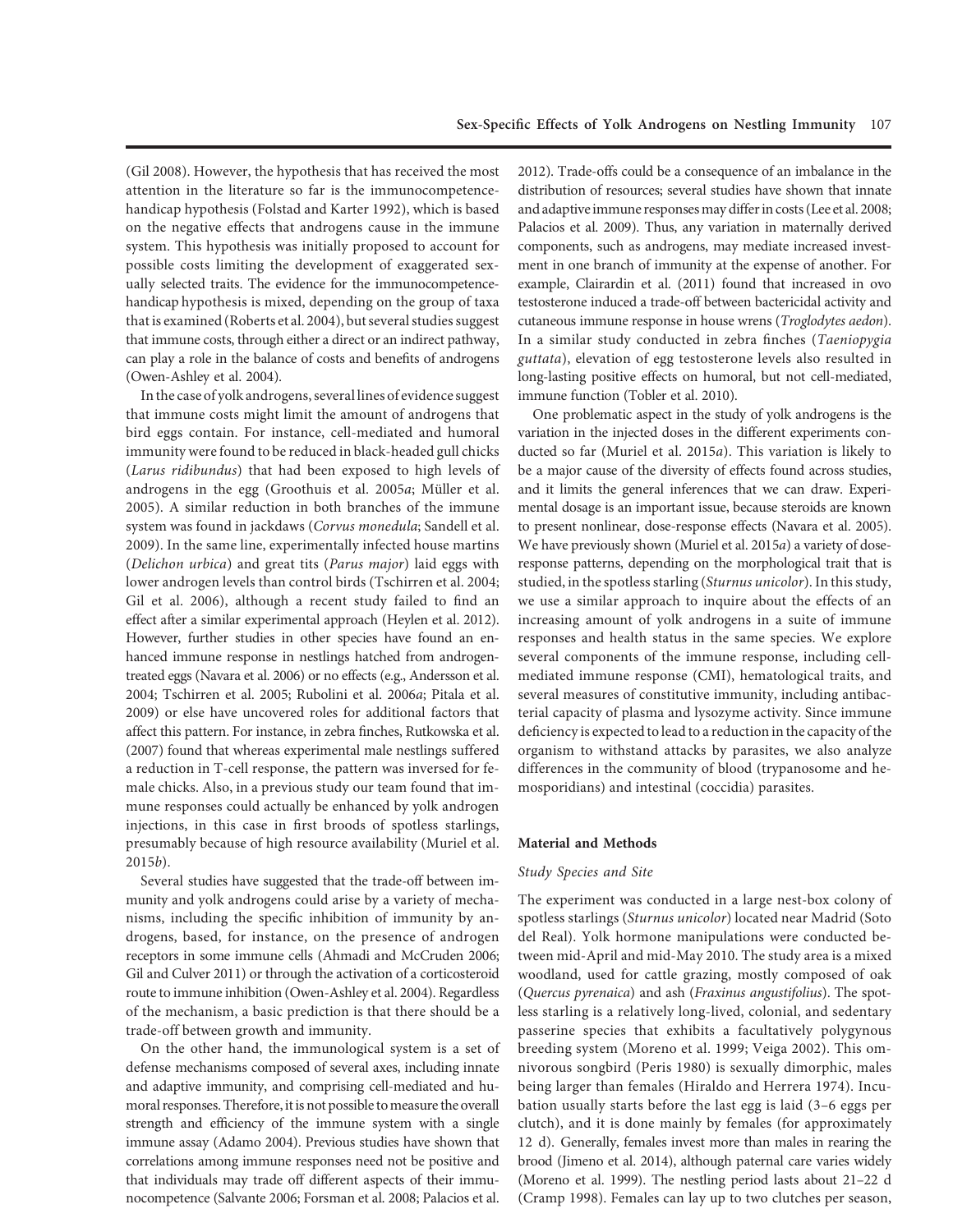the first in early April and the second about the end of May in our study area (López-Rull et al. 2011). A replacement clutch could be laid as a result of the loss of the first clutch by predation or intraspecific competition (Müller et al. 2007; Muriel et al. 2015a). In this study, we used chicks belonging to first (from April 15 to May 19) and replacement broods (from May 9 to June 13). The daily average maximum temperature and precipitation (mean  $\pm$  SE) recorded for each breeding attempt for the year of study were  $16.82^{\circ} \pm 0.77^{\circ}$ C and  $2.35 \pm 0.84$  L m<sup>-2</sup> for the first brood and 21.07°  $\pm$  0.99°C and 1.79  $\pm$  0.60 L m<sup>-2</sup> for replacement broods (data provided by the Spanish Meteorological Agency).

#### Egg Injections

From the end of March onward, nest boxes were inspected each day to determine laying date and order. Eggs were marked with a waterproof marker as they were laid. To minimize nest disturbance, injection of the first three eggs was carried out when the third egg was found in the nest, before incubation. All subsequent eggs were injected as they were laid, since incubation may already start with four eggs. Clutches were randomly assigned to one of three experimental treatments. Within each clutch, eggs were alternatively injected with either control or experimental injections, following laying order. The sequence of injections (i.e., starting with experimental or control) was modified between consecutive nests.

Experimental injections consisted of a combination of testosterone (T) and androstenedione (A4) dissolved in 10  $\mu$ L of sesame oil (ref. 85067, Sigma-Aldrich, Steinheim, Germany). We chose this combination of hormones because they appear together in the yolk (Schwabl 1993) and their concentrations are positively correlated (Groothuis and Schwabl 2002; Gil et al. 2004; Ruuskanen et al. 2009). Control eggs received an injection of sesame oil only (10  $\mu$ L). Experimental eggs received one of the following treatments: (1) low androgen dose: 12 ng T and 34 ng A4 (refs. 86500 and A9630, respectively; Sigma-Aldrich); (2) intermediate androgen dose: 24 ng T and 68 ng A4; or (3) high androgen dose: 48 ng T and 136 ng A4. The low, intermediate, and high doses were equivalent to, respectively, 2, 4, and 8 SDs of the population means for an average 1.4-g egg (T: 14 ng/yolk  $[SD = 6.0]$ , A4: 50 ng/yolk  $[SD = 17.1]$ ; Müller et al. 2007)). The maximum levels of yolk T and A4 that we have measured in this population are 36.3 and 198.4 ng/yolk, respectively (Müller et al. 2007). The highdose injections that we used (8 SD) are slightly above and below, respectively, the maximum levels of T and A4 found in our population. Note, however, that previous studies indicate that injections in ovo do not necessarily mimic the natural distribution of hormones in the yolk, leading to variable exposure of the developing embryo (von Engelhardt et al. 2009). In addition, potential degradation or incomplete incorporation of the injected androgens into the yolk must be considered (Navara et al. 2005), as not all the hormone injected is finally assimilated by the developing embryo. In ovo injections were performed in the field with a standard U-50 insulin

syringe (Terumo, Tokyo), following a standard protocol described elsewhere (Muriel et al. 2013, 2015a).

The experiment was carried out in 88 clutches, but we could use only 41 of them because of predation, destruction by other females, or impossibility of assigning hatchlings to their experimental group (this is not an unusual rate of nest failure in this population; Müller et al. 2007). We included in the analysis data from 153 chicks (75 males and 78 females), although sample sizes for the different tests differ because we were not able to collect enough blood from some individuals to perform all the immunological assays.

#### Nestling Data and Sampling

Broods were visited frequently around the predicted hatching date (10–11 d after the last egg was laid) to enable us to detect nestlings as they hatched and assign them to their specific experimental group. Chicks were labeled by subtle cuttings in their down.

Nestlings were measured on days 3, 6, 10, and 14 after hatching, in order to record growing patterns for a parallel study (Muriel et al. 2015a). In this analysis, we use data from day 14, the moment of blood sampling, and the increase in mass from day 3 to day 14, which is referred to as "growth." Body mass was recorded with a digital balance (Ohaus Scout II SC2020, Shanghai, China; accuracy =  $0.1$  g) and tarsus length with digital calipers (Mitutoyo Absolute, Kawasaki, Japan; accuracy  $= 0.01$  mm). All measurements were performed by the same person (J.M.), blindly to individual treatment whenever possible.

After measuring T-cell-mediated immune response (see below), we took a blood sample (600  $\mu$ L) of each nestling on day 15 after hatching. This sample was extracted from the jugular vein with heparinized syringes. Samples were kept on an ice box until arrival at the lab, and plasma was separated from the cell pellet by centrifuging at 5,000  $g$  and 4 $\degree$ C for 10 min. Plasma was stored in two separate aliquots at  $-80^\circ$  until analysis. Also, fecal samples were collected from 142 of the 153 nestlings while they were handled; the samples were kept in ice until arrival at the lab and stored at  $-80^\circ$  until analysis. In order to determine the presence of coccidian infections (Watve and Sukumar 1995), fecal samples were collected in the afternoon (1700–2100 hours), since previous studies have suggested that oocyst discharge is much greater in the afternoon than in the morning (Dolnik 1999; Brown et al. 2001).

#### DNA Extraction and Molecular Sexing

DNA extraction from blood samples was performed with an ammonium acetate method (Bensch and Akesson 2003). Sex determination was carried out by amplifying (through polymerase chain reaction [PCR]) an intron of the CHD1 genes on the avian sex chromosomes (Griffiths et al. 1998). PCR products were electrophoresed for 60–90 min at 100 V in 1.5% agarose gels stained with SYBR Safe (Invitrogen, Carlsbad, CA) and were visualized under ultraviolet light. In order to assure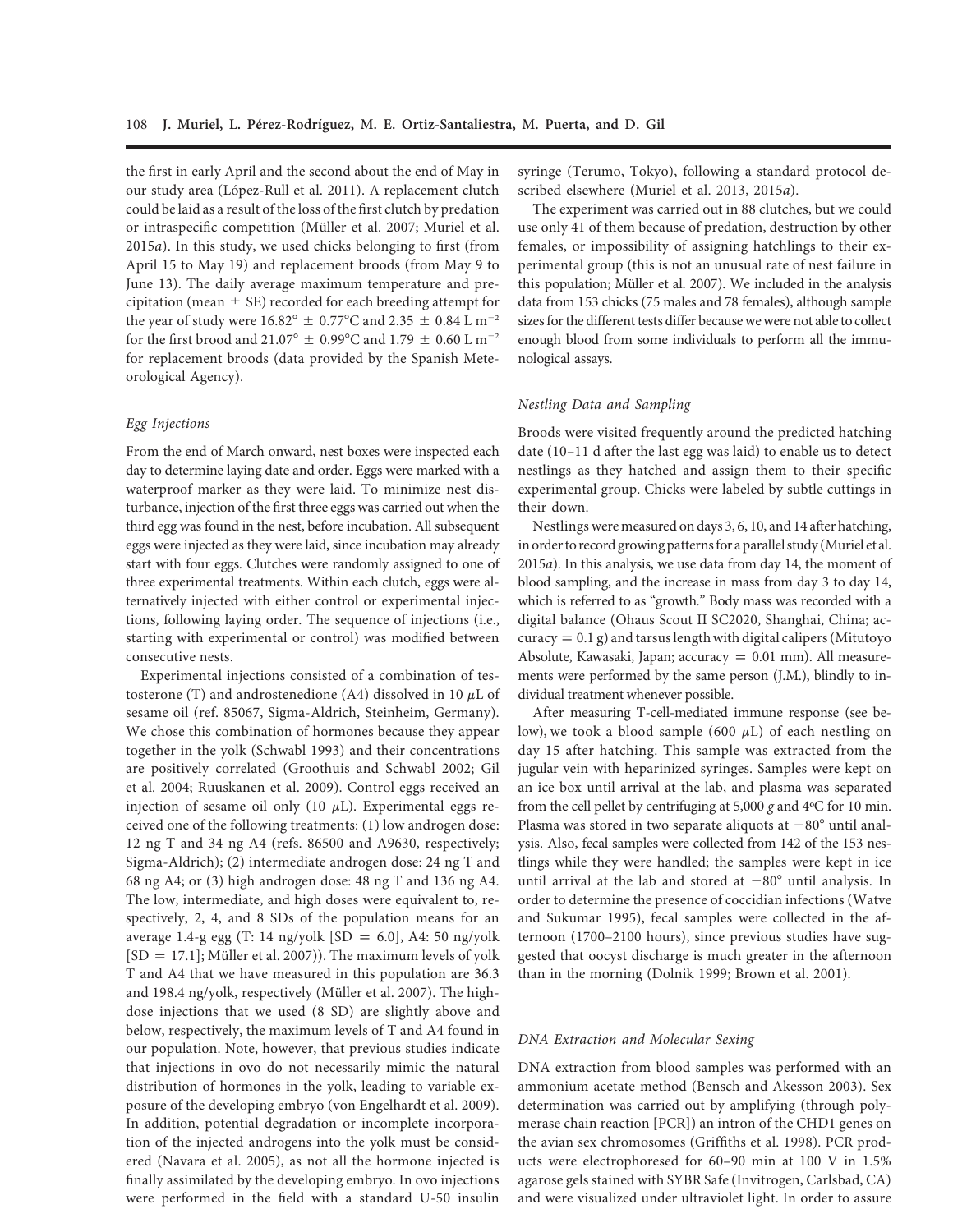accurate assignment of the sex, the DNA extraction and PCR were carried out twice for 32 of the 153 samples. In all cases, the sex determination was identical.

# Cell-Mediated Immune Response

We evaluated CMI on 14-d-old nestlings, using a dermal phytohemagglutinin (PHA) reaction in the wing web, following a standard protocol (Smits et al.1999).After taking three measures of the thickness of a plucked area of the left wing web with a thickness gauge (Mitutoyo, Tokyo) to the nearest 0.01 mm, we injected subcutaneously at that point 0.05 mL of a 5-mg/mL solution of PHA (L-8754, Sigma-Aldrich). After  $24 \pm 1.3$  h, we took three new measurements of the thickness of the left wing web at the same point. As the repeatability of the measurements is high (Smits et al. 1999), we used the mean for statistical analysis. Cell-mediated immunocompetence was estimated as the difference between initial and final measurements of the left wing web swelling (Smits et al. 1999). All measurements were done by the same individual (J.M.), blindly with respect to treatment.

#### Leukocyte and Hemoparasite Counts

For identification of blood parasites and leucocytes, a drop of blood was smeared on one individually marked microscope slide. Once the blood had air-dried, we fixed the slide by 3 min of immersion in 100% methanol and stained it, using commercial Giemsa diluted with phosphate-buffered saline (PBS), pH 6.8 (1∶2). Slides were examined under the microscope with the oil immersion objective  $(x1,000)$  magnification) to estimate the proportions of different types of leucocytes and hemoparasites (Merino et al. 2001; Campbell and Ellis 2007). Estimates of the total white blood cell (WBC) count and intensity of infection were calculated per approximately 10,000 erythrocytes. Differential leukocyte counts were obtained by multiplying their proportions with respect to WBCs, which were classified as heterophils, eosinophils, basophils, lymphocytes, or monocytes. We also took the ratio of heterophils to lymphocytes (H/L) and the total leukocyte count as measures of physiological stress and immunity, respectively, in birds (Gross and Siegel 1983; Maxwell and Robertson 1998). By screening smears, we could identify intra- or extraerythrocytic hemoparasites only to the genus level. One person (J.M.) conducted all cell and parasite counts to eliminate variation between observers.

## Coccidia Abundance

Protozoan coccidia are one of the most common intestinal parasites in birds (Zinke et al. 2004; Svobodova et al. 2015). Quantitative analysis of coccidian oocysts found in each fecal sample was carried out with a flotation technique (Villanúa et al. 2006). Fecal samples were extracted from collection tubes and extended in filter paper for 5 min to remove formaldehyde remnants. After that, approximately 0.5 g of feces was homogenized and suspended in 5 mL of a saturated  $ZnSO<sub>4</sub>$  solution (specific density: 1.18). Oocyst counts were performed with a MacMaster chamber, and calculation of their concentration (oocysts/g of feces) took into account the exact weight (to the nearest 0.001 g) of each sample. On the basis of oocyst morphology (four sporozoites within each of two sporocysts), the coccidia detected were identified as Isospora spp., a protozoan gut parasite belonging to the Eimeria complex. Because of its direct life cycle, avian Isospora species require no vector for the spread of infection, and transmission occurs if an appropriate host ingests sporulated oocysts (Fayer and Reid 1982). We did not detect other intestinal parasite propagules in the samples analyzed.

#### Hemolysis-Hemagglutination Assays

Levels of natural antibodies and complement were quantified following Matson et al. (2005). We prepared two-fold serial dilutions of plasma into PBS across a 96-well plate, using one row per bird (12 wells). Each row contained plasma at dilutions ranging from 1 through 1:1.024 in volumes of 25  $\mu$ L. We added to each well 25  $\mu$ L of a 0.1% sheep red blood cell (SRBC) suspension prepared with blood extracted from a sheep housed at the Dehesa de Galiana farm (Ciudad Real, Spain) less than 48 h before the assay and stored refrigerated until processing. Plates were covered and incubated at  $37^{\circ}$ C for 60 min, tilted at a 45° angle for an additional 60 min, and then scanned under a stereomicroscope. We scored each sample by taking the value of the lowest plasma dilution that was sufficient to induce hemagglutination and hemolysis. Therefore, higher scores reflect, respectively, higher levels of natural antibodies and higher combined activity of the complement with natural antibodies. All scores were performed by the same person (M.E.O.-S.), who was blind to the identity of each sample. Repeatabilities, for a subset of 31 random samples assayed in duplicate, were high for both hemolysis ( $r = 0.86$ ,  $F_{30, 31} = 13.8, P < 0.001$ ) and hemagglutination ( $r = 0.91, F_{30, 31} =$ 20.1,  $P < 0.001$ ).

#### Lysozyme Activity

Lysozyme is one the main antimicrobial proteins of the blood, being produced by most types of leukocytes (Gill 1995). To measure lysozyme activity of plasma samples, we used a 600-mg/L suspension of Micrococcus lysodeikticus (ref. M3770– 5G, Sigma-Aldrich) in PBS. In each well of a 96-well plate, we added 200  $\mu$ L of this bacterial suspension to 20- $\mu$ L plasma or PBS wells, which were used as blanks. The activity of lysozyme is proportional to the rate of absorbance reduction because of the lysis M. lysodeikticus present in the suspension. To quantify this process, plates were incubated at 37°C, and we measured absorbance at 850 nm at 15, 30, 45 and 60 min, using a microplate reader (Biotek Powerwave XS2, Winooski, VT). Plasma samples were assayed in duplicate. For each sample, we calculated the regression slope between absorbance (after subtracting the absorbance of blanks) and time. In order to quantify lysozyme con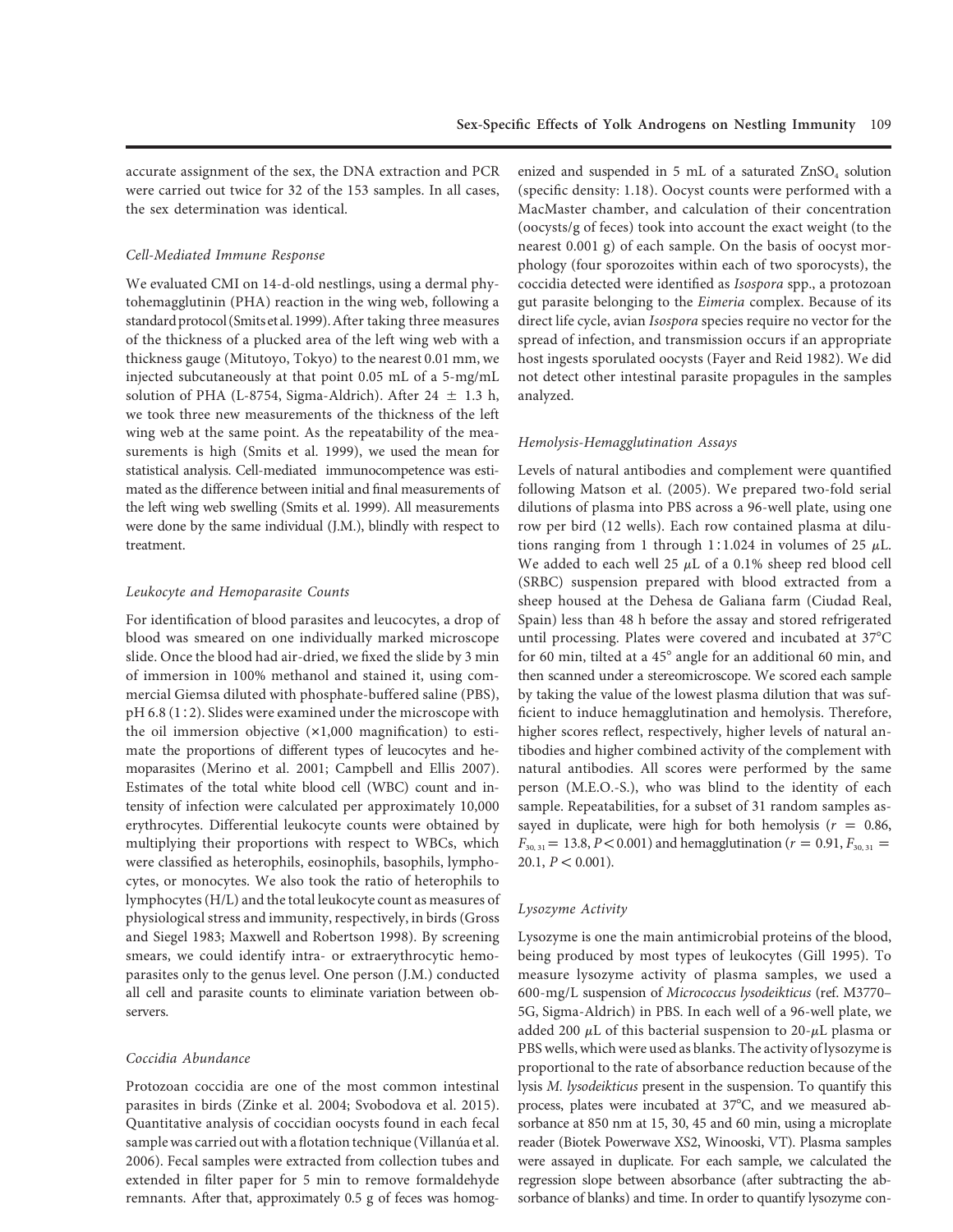centrations (in  $\mu$ g/mL), a standard curve elaborated by serially diluting crystallized lysozyme (ref. L-6876, Sigma-Aldrich) in PBS was also included in all plates and treated in the same way as plasma samples. The repeatability of lysozyme quantification was high ( $r = 0.90$ ,  $F_{48, 49} = 19.9$ ,  $P < 0.001$ ).

#### Statistical Analysis

All calculations were performed in the R language, version 3.1.0 (R Development Core Team 2015). We analyzed the data, applying general lineal mixed models with the lmer function in the "lme4" package (Bates et al. 2014), and, depending on the data distribution, we used Gaussian, Poisson, or binomial negative distributions. Box-cox transformations were performed on the raw data and followed the formula  $x' = (x^{\lambda} - 1)/\lambda$ , where  $\lambda$ was specific to each measurement as follows: swelling response to PHA: 0.56; body mass at 14 d of age: 3.87; lysis levels: 0.86; agglutination: 1.15; growth: 3.14; lysozyme activity:  $-1.16$ ; H/L:  $-0.29$ ; eosinophils/total leukocytes: 0.40; and total leucocytes/ erythrocytes: 0.25. The remainder of measurements did not require transformation. Brood (i.e., first vs. replacement), growth, experimental treatment, and sex were entered as fixed factors (predictor variables). Treatment was treated as continuous rather than categorical because androgen doses increased stepwise (Muriel et al. 2015a) and because we explicitly wanted to test whether effects conformed to a linear or a quadratic relationship (Navara et al. 2005; Muriel et al. 2015a). In all cases, nest was defined as a random effect affecting the model intercept. Since treatment may influence hatching speed and body mass (Muriel et al. 2015a), we also included embryonic developmental period (days to hatch) and body weight at 14 d of age as fixed factors in the initial models. All biologically meaningful double interactions were included in the original model. Information criteria (lowest Akaike information criterion value) were used to select the final models.

#### Results

#### Cell-Mediated Immune Response

The best-supported model to explain the swelling response to PHA showed an interaction between treatment and sex, indicating that immune response was differentially affected by treatment in males and females (table 1). The quadratic effect of treatment was not retained in the model. The significant interaction resulted from negative and positive trends for males and females, respectively (fig. 1). However, separate linear mixed models for males and females failed to find a significant pattern of treatment in either sex (males:  $\chi^2 = 2.07$ , P = 0.15, estimate [SE] = -0.045 [0.03]; females:  $\chi^2 = 2.86$ ; P = 0.09, estimate [SE] = 0.051 [0.03]). Furthermore, after body size was controlled for, birds that grew more during their nestling period also had stronger immune responses (fig. 2). Embryonic developmental period did not affect swelling response. Irrespective of treatment, CMI showed a seasonal decline in replacement broods and lower responses in females (table 1).

| response), where nest is declared as random effect |          |      |                                 |  |  |
|----------------------------------------------------|----------|------|---------------------------------|--|--|
| Term                                               | $\chi^2$ | P    | Estimate (SE)                   |  |  |
| Treatment                                          | 1.01     | .317 | $-.031(.03)$                    |  |  |
| Sex.                                               | 4.54     | .033 | $-.375(.17)$                    |  |  |
| Preswelling                                        | .34      | .555 | .046(.08)                       |  |  |
| <b>Brood</b>                                       | 4.30     | .038 | $-.393(.19)$                    |  |  |
| Body mass                                          | 2.10     | .147 | $-.245(.17)$                    |  |  |
| Growth                                             | 7.42     | .006 | .497(.17)                       |  |  |
|                                                    |          |      | $\alpha \alpha = \alpha \alpha$ |  |  |

Table 1: Results of the linear mixed model testing the predictors of nestling cell-mediated immune response (swelling

Treatment  $\times$  sex 4.91 .027 .095 (.04) Note.  $\chi^2$  (df = 1) and P values arise from a type III analysis of deviance on the model. In the case of factors, estimates refer to the second level of each group (females in the case of sex, and replacement broods in the case of

#### Constitutive Immunity Measurements

brood). Sample size is 153 individuals.

Hemolysis and Agglutination. Lysis levels were not affected by treatment, sex, body mass, embryonic developmental period, or growth (all  $P > 0.23$ ), but they strongly increased in replacement broods relative to first broods ( $\chi^2 = 12.32$ ,  $P < 0.001$ ; estimate [SE] for the replacement brood: 0.72 [0.20]). Agglutination was similarly dependent on brood ( $\chi^2 = 9.18$ ,  $P < 0.01$ ; estimate [SE] for the replacement brood: 0.65 [0.21]), increased with increasing body mass ( $\chi^2 = 6.32$ ,  $P < 0.02$ ; estimate [SE]: 0.24 [0.09]), and was not affected by treatment, sex, embryonic developmental period, or growth  $(P > 0.18)$ . The quadratic effect of treatment was not retained in the model.

Lysozyme Activity in Plasma. The GLM for lysozyme activity showed a significant interaction between treatment and sex, with males displaying lower levels of lysozyme activity with increasing yolk androgen dose and females displaying no effect (table 2; fig. 3), and neither brood, body mass, embryonic developmental period, nor growth was significant. Separate models for males and females confirmed this interaction, showing a highly significant negative effect of treatment on males ( $\chi^2 = 6.56$ , P < 0.01, estimate [SE]: -0.09 [0.03]) and a nonsignificant positive trend for females ( $\chi^2 = 2.24$ ,  $P = 0.14$ , estimate [SE]: 0.10 [0.069]). The quadratic effect of treatment was not retained in any of the models.

#### Correlations among Immunological Measurements

We ran pairwise mixed models on the normalized scores of the four measurements of immunity that we obtained, controlling for nest as random factor (table 3). The data for agglutination and hemolysis scores show a very strong relationship among them. Cell-mediated immunity is, however, negatively related to agglutination and shows a similar trend with respect to hemolysis. Lysozyme activity stands out as an independent component of the immune system, with very weak relationships with the rest (table 3).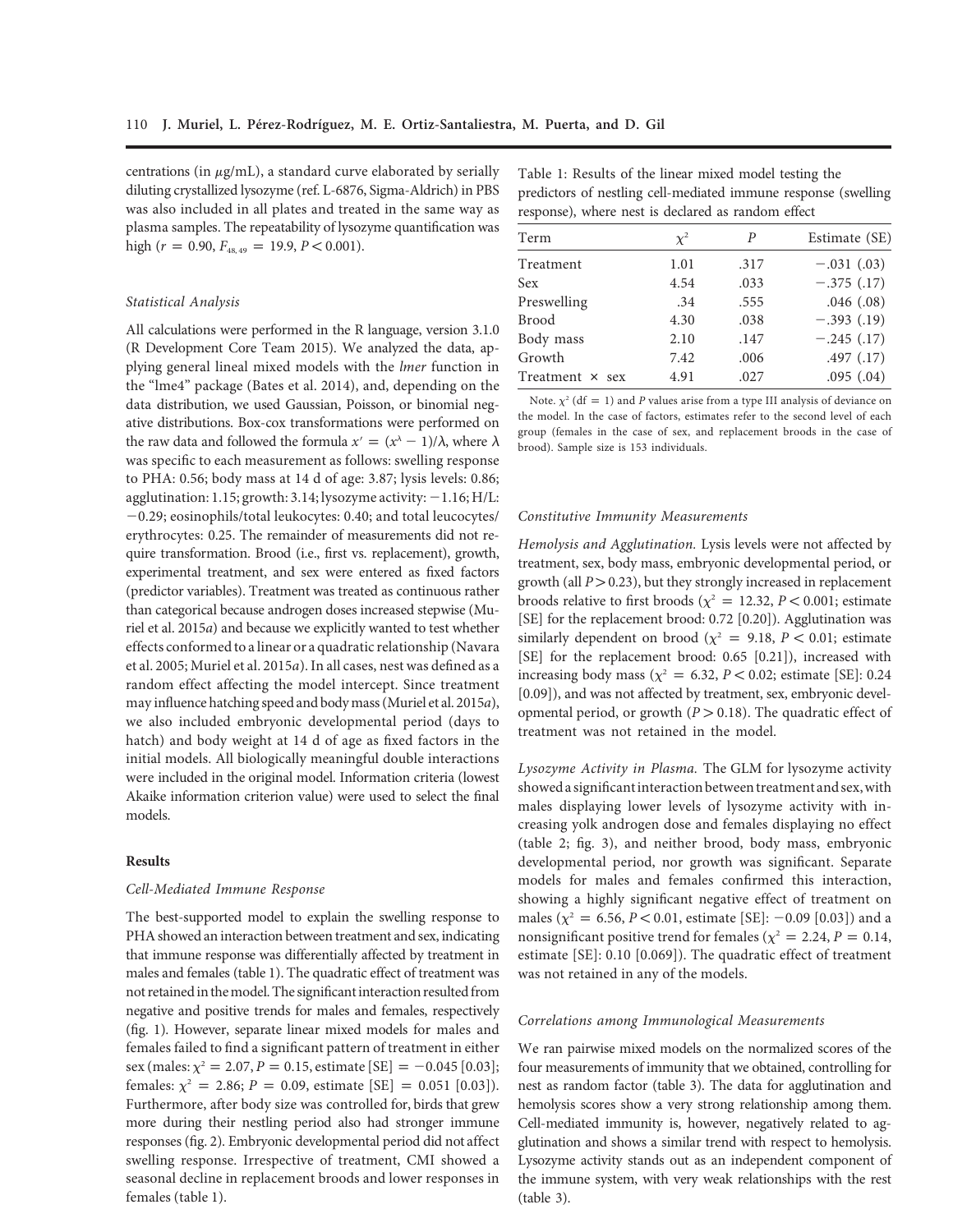

Figure 1. Effects of yolk androgen treatment on cell-mediated immune response (swelling of the wing web in response to phytohemagglutinin injection). Filled circles and the solid line represent males, and open circles and the dotted line represent females.

#### Hematological Traits

We ran individual models for percentages of each leukocyte type over total leukocytes, for total number of leukocytes, and for H/L (table 4), testing the predictors and respecting the specific error distribution of each variable. Treatment was not related to any trait, although there was a nonsignificant tendency ( $P = 0.07$ ) for basophils to decrease with increasing yolk androgen dose. There were no significant differences between sexes in the composition of blood cell types. Eosinophils increased with body mass, whereas H/L decreased. Replacement broods were characterized by significantly lower levels of basophils and monocytes and a reduction in H/L.

#### Parasites

We detected no malaria parasites (Haemoproteus, Plasmodium, or Leucocytozoon) in the first 50 blood smears that we analyzed, and so we stopped checking for them. However, Trypanosoma spp. were found, with a moderate prevalence (19.73%,  $N = 152$ ). A binomial GLM showed that the presence of Trypanosoma in blood was not related to treatment, sex, or body mass (for all estimates,  $P > 0.37$ ) but strongly increased from first to replacement broods ( $F = 11.23$ ,  $P < 0.001$ ; estimate [SE] for the replacement brood: 2.59 [0.77]). Using a generalized linear mixed model with a negative binomial distribution, we found that the number of coccidia in feces was also not related to treatment, sex, or body mass (all  $P > 0.10$ ) but strongly increased from first to replacement broods ( $\chi^2 = 9.57$ ,  $P < 0.01$ ; estimate [SE] for the replacement brood: 1.64 [0.51]).

#### Discussion

Our study examined how several aspects of nestling innate immunity were modified as a response to an experimental increase in yolk androgen levels. The general pattern indicates that the two sexes react differently in this species, males being more immunologically compromised by yolk androgens than females (see below). There was no general effect across sexes, even though our treatment encompassed a wide range of yolk androgen doses and was designed to test for possible dose-dependent effects. There were sex-specific patterns for CMI and lysozyme activity, but neither innate lysis, agglutination efficiency, nor general immune condition as measured by hematological traits showed immune suppression. In agreement with these patterns, neither hematozoan parasites nor coccidial infection was increased as a result of the yolk androgen manipulation.

We detected two sex-specific patterns, in which both male plasma lysozyme activity and male CMI decreased with increasing yolk androgen levels. These results are consistent with a previous study conducted in the same starling population, where male chicks that hatched from yolk androgen–treated eggs suffered a slight suppression of their cell-mediated immune responsiveness (Muriel et al. 2013). A similar pattern has been previously found in the zebra finch Taenyiopigya guttata (Rutkowska et al. 2007), which matches with the sex-specific effects of yolk androgens on growth in that species (von Engelhardt et al. 2006).

Evidence from previous studies shows that yolk androgen manipulations can affect the growth of males and females differently in some species (Saino et al. 2006; von Engelhardt et al. 2006), and a recent review concluded that these differential effects tend to happen more often in species with strong sexual size dimorphism (Tschirren 2015). In a parallel study using the same experimental setup employed here, we found no sexual differences in the effect of elevated yolk androgen resulting in somatic growth (Muriel et al. 2015a). Therefore, our data suggest that this differential effect of sex is independent of absolute size and is rooted in sex-specific processes, so that only males, the larger sex, pay an extra immunological cost, as previously shown in several studies across a diverse range of species (Fargallo et al. 2002; Müller et al. 2003; Lobato et al. 2008). Since male and female chicks in our study species have similar levels of T (Müller et al. 2007; Gil et al. 2008), the higher immune susceptibility of the former should arise by differences



Figure 2. Relationship between cell-mediated immune response (normalized swelling of the wing web in response to phytohemagglutinin injection) and growth during the nestling stage. Filled circles represent males and open circles females.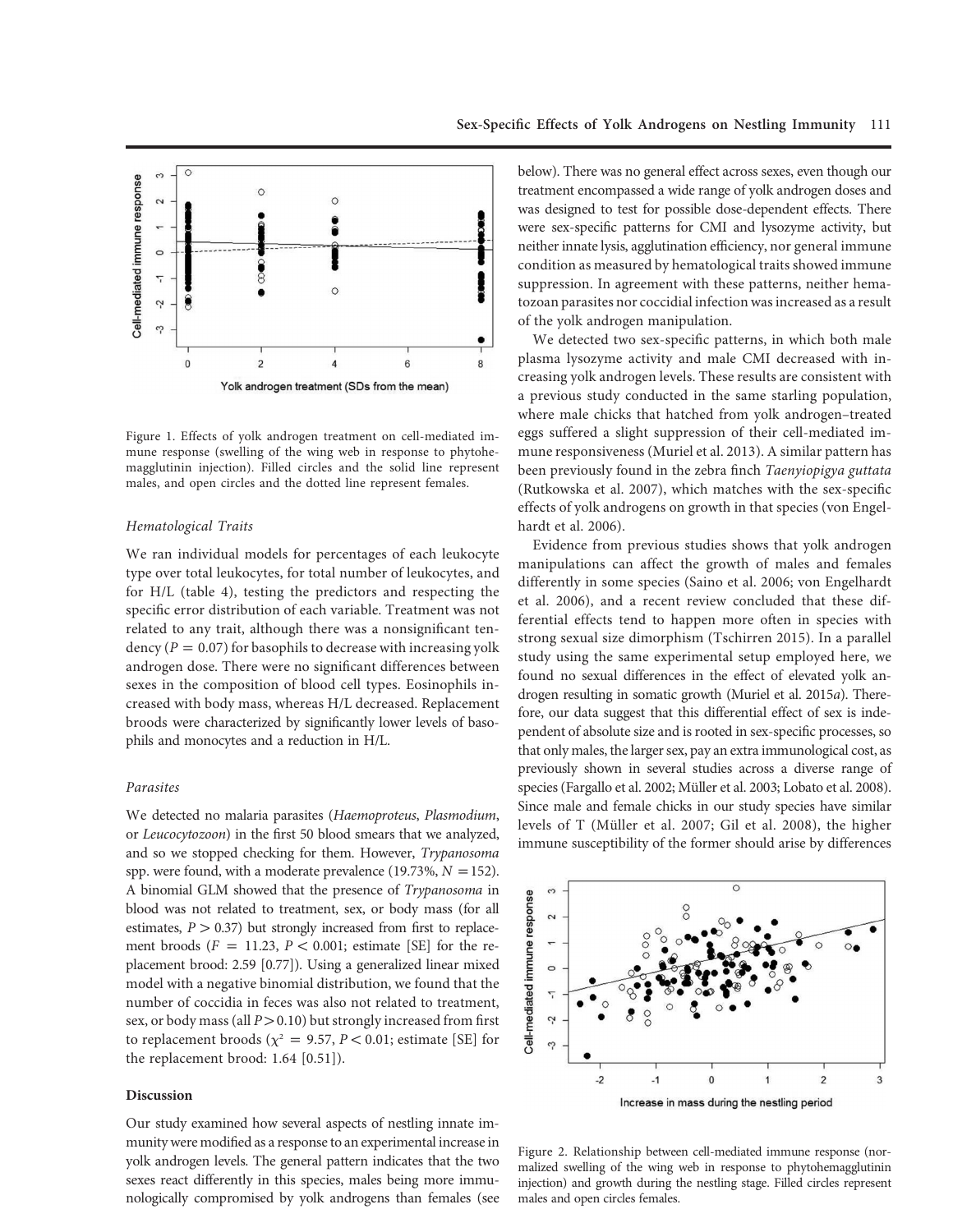Table 2: Results of a linear mixed model testing the predictors of nestling lysozyme activity, where nest is declared as random effect

| Term                   | $\chi^2$ | P    | Estimate (SE) |
|------------------------|----------|------|---------------|
| Treatment              | 3.17     | .074 | $-.089(.05)$  |
| <b>Sex</b>             | .76      | .381 | $-.234(.27)$  |
| <b>Brood</b>           | 2.63     | .104 | $-.346(.21)$  |
| Body mass              | .78      | .375 | $-.185(.21)$  |
| Growth                 | .04      | .833 | $-.044(.21)$  |
| Treatment $\times$ sex | 6.29     | .012 | .182(.07)     |

Note.  $\chi^2$  (df = 1) and P values arise from a type III analysis of deviance on the model. In the case of factors, estimates refer to the second level of each group (females in the case of sex, and replacement broods in the case of brood). Sample size is 93 individuals.

in hormone metabolism or function (Møller et al. 1998; Duffy et al. 2000; Moreno et al. 2001; Fargallo et al. 2002).

Most experimental injections of yolk androgens typically use a single dose, and the amount that is injected varies widely between studies (Muriel et al. 2015a). Avian studies have rarely examined dose-response patterns in relation to immunological costs. However, one study has found that high and low doses of T have opposed effects on cell-mediated immunity in nestlings (Navara et al. 2005). In the present study, we found that the effects of androgens on immunity were lineal, increasing with increasing dose, and that no quadratic effects were retained in the models. This is in contrast to growth patterns in morphological traits, which in a parallel study of these birds were found to show a diversity of linear and nonlinear patterns in relation to dose (Muriel et al. 2015a). This can be taken to suggest that the immunological costs that we detected increase monotonically within the doses that we used and that growth patterns result from a compromise between enhanced somatic growth and immune costs. Thus, the contrasted dose-response patterns result from the former being adaptively modulated, whereas the latter are not controlled by the individual. Indeed, theory predicts that benefits derived from high androgen levels are counteracted by negative effects on immunity (Folstad and Karter 1992). In the case of yolk androgen levels, several studies have found support for this hypothesis, in both the cellular and humoral axes of immunity (Müller et al. 2005; Groothuis et al. 2008; Sandell et al. 2009). However, other studies have found no effects (Rubolini et al. 2006b) or conflicting evidence. For instance, in another experiment in the same species, we found that differences in lymphocyte proliferation between treatment and control nestlings varied, depending on the environmental conditions when the study was done (Muriel et al. 2015b). Although our results do not show an interaction between treatment and brood, there may be a broader environmental effect in terms of breeding season. Since differences in environmental conditions during early development may differentially affect male and female offspring (Blondel et al. 2002), it is possible that the adverse weather conditions experienced during first and replacement broods in 2010, cooler and drier than what is usually experienced during this period (Muriel et al. 2015b),

entailed higher immunological costs, especially in androgentreated males.

Although we found no evidence of any direct statistical correlation between CMI and lysozyme activity in plasma (but see Clairardin et al. 2011), both measurements showed the same sex-specific responses to high yolk androgen levels. These common results in males could be interpreted on the light of common components in the innate and adaptive axes of the immune system (Forsman et al. 2010; Vinkler et al. 2010). In fact, some studies have shown that the PHA swelling response is an integration of both specific and induced immunity and also of constitutive and nonspecific immunity (Martin et al. 2006a; Salaberria et al. 2013). However, contrary to lysozyme activity, CMI was also influenced by several variables. Thus, we found that CMI was positively correlated with nestling growth, which is consistent with previous studies finding a less developed CMI in nestlings with lower growth rates (Hõrak et al. 1999, 2000). Since the activation of an immune response has energetic and/or nutrient costs that may interfere with metabolic processes (Demas et al. 1997), the positive relationship between cell-mediated response and the increase in mass that we found suggests that birds did not trade off one against the other.

We found that CMI, as well as several hematological traits, such as basophils and monocytes, decreased as the breeding season advanced, as is often the case in other studies (Sorci et al. 1997; López-Rull et al. 2011). We have previously shown a negative effect of clutch laying date on nestling body condition in the same study population (Muriel et al. 2015a). This pattern is in agreement with the lower immune responses that we detected in this study. This pattern could arise because of lower parental quality, since high-quality birds breed earlier in the season and are probably less likely to lose their first-laid clutches (Brinkhof et al. 1999; Verhulst and Nilsson 2008). In addition, differences can arise because of differences in overall food quantity and quality or differential exposure to parasites and pathogens (Sorci et al. 1997; Biard et al. 2015; Muriel et al. 2015b). In agreement with this possibility, we found an



Figure 3. Effects of yolk androgen treatment on lysozyme antibacterial activity. Filled circles and the solid line represent males, and open circles and the dotted line represent females.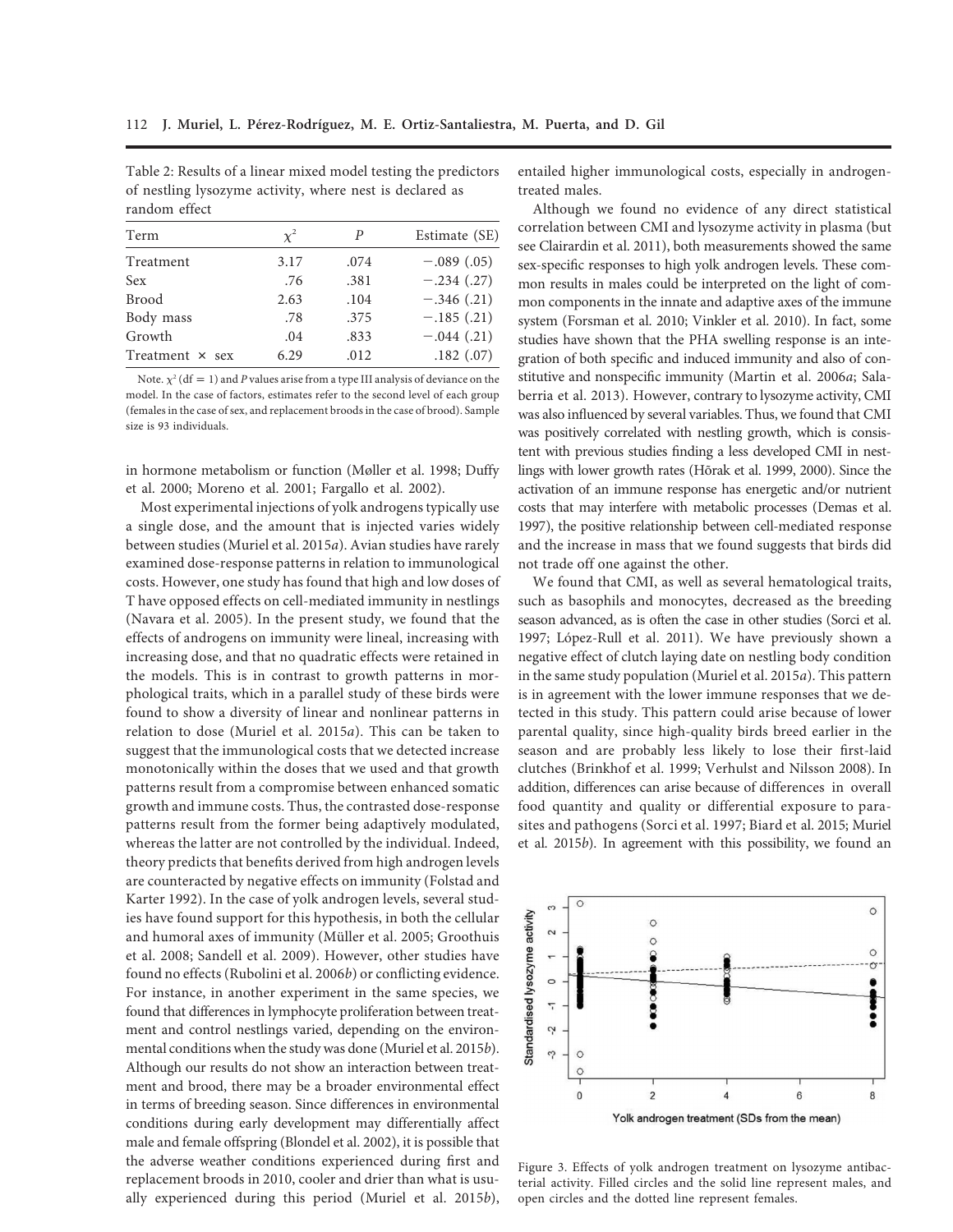| immunological measurements obtained |              |                  |                      |  |  |  |  |
|-------------------------------------|--------------|------------------|----------------------|--|--|--|--|
|                                     | Hemolysis    | Agglutination    | Lysozyme<br>activity |  |  |  |  |
| <b>CMI</b>                          | $-.181(.10)$ | $-.245(.09)^*$   | $-.012(.09)$         |  |  |  |  |
| Hemolysis                           |              | $.791 (.07)$ *** | $-.004(.09)$         |  |  |  |  |
| Agglutination                       |              |                  | $-.019(.09)$         |  |  |  |  |

Table 3: Correlation estimates (SE) among the four

Note. Data obtained from linear mixed models that include only pairwise terms, controlling for nest as random factor. Sample size is 94 individuals.  $CMI = cell-mediated immune response.$ 

 $*P < 0.05$ .

 $***P < 0.001$ .

increase of trypanosomes and coccidia in replacement broods compared to first broods.

In a previous study, we used an in vitro assay to study T-cell proliferation patterns in nestlings after yolk androgen manipulation and found that it varied, depending on the season (Muriel et al. 2015b). It is not possible to directly compare those patterns with those reported here because here we have used a measure of the external swelling response, which involves not only proliferation of T-cells but also the secretion of proinflammatory cytokines that recruit and activate effector cells and phagocytes such as basophils, heterophils, and macrophages (Martin et al. 2006a; Salaberria et al. 2013) and thus involves both innate and adaptive components of the immune system (Stadecker et al. 1977; Bílková et al. 2015).

The different components of the immune system do not always respond in the same way, and studies show that they can interact and trade off with one another (Martin et al. 2006b; Palacios et al. 2007; Forsman et al. 2008). We found that hemolysis and agglutination (measures of natural antibody levels and complement activation, respectively; Matson et al. 2005) covaried positively, as found before in other avian species (Matson et al. 2006). This correlation is expected because natural antibodies, responsible for hemagglutination, are also involved in the hemolysis process, as antibodies interact with the antigen (SRBC) to create complexes on which complement proteins responsible for lysis act (Matson et al. 2005). However, these two measures covaried negatively with cell immunity, showing, perhaps, different immune strategies between individuals. It is possible that differences in maternal or environmental factors, such as female quality or weather conditions, could explain this pattern, since these two groups of immune responses showed opposite patterns in relation to breeding event (e.g., first vs. replacement clutches). Lysozyme activity, however,

Table 4: Results of models testing the predictors of several hematological traits, where nest is declared as random effect

| White blood cell type, terms       | $\chi^2$ | Estimate (SE)  | $\boldsymbol{P}$ |
|------------------------------------|----------|----------------|------------------|
| Heterophil/lymphocyte ratio:       |          |                |                  |
| Treatment                          | 1.41     | .03(.02)       | .234             |
| <b>Sex</b>                         | .01      | $-.01$ (.15)   | .975             |
| <b>Brood</b>                       | 8.64     | $-.54(.18)$    | .003             |
| Body mass                          | 9.30     | $-.27(.08)$    | .002             |
| Eosinophils/total leukocytes (%):  |          |                |                  |
| Treatment                          | .20      | $.01$ $(.02)$  | .653             |
| <b>Sex</b>                         | .05      | .04(.15)       | .809             |
| <b>Brood</b>                       | 1.70     | .26(.19)       | .192             |
| Body mass                          | 6.60     | .24(.09)       | .010             |
| Basophils/total leukocytes (%):    |          |                |                  |
| Treatment                          | 3.24     | $-.03$ (.02)   | .071             |
| <b>Sex</b>                         | .87      | $-.12$ $(.12)$ | .350             |
| <b>Brood</b>                       | 45.2     | $-.90(.13)$    | < .001           |
| Body mass                          | .47      | $-.05$ (.07)   | .488             |
| Monocytes/total leukocytes (%):    |          |                |                  |
| Treatment                          | .01      | $-.01$ (.02)   | .989             |
| <b>Sex</b>                         | 1.03     | $-.15(.15)$    | .310             |
| <b>Brood</b>                       | 36.75    | $-.97(.16)$    | < .001           |
| Body mass                          | .89      | $-.08(.08)$    | .345             |
| Total leucocytes/erythrocytes (%): |          |                |                  |
| Treatment                          | 2.42     | $-.04(.03)$    | .119             |
| Sex                                | 3.10     | .28(.16)       | .078             |
| <b>Brood</b>                       | .03      | .03(.19)       | .853             |
| Body mass                          | .13      | .10(.09)       | .256             |

Note. Models are either linear mixed models on normalized values, when possible, or generalized linear mixed models with Poisson error distributions.  $\chi^2$  (df = 1) and P values arise from a type III analysis of deviance on the model. In the case of factors, estimates refer to the second level of each group (females in the case of sex and replacement broods in the case of brood). Sample size is 153 individuals.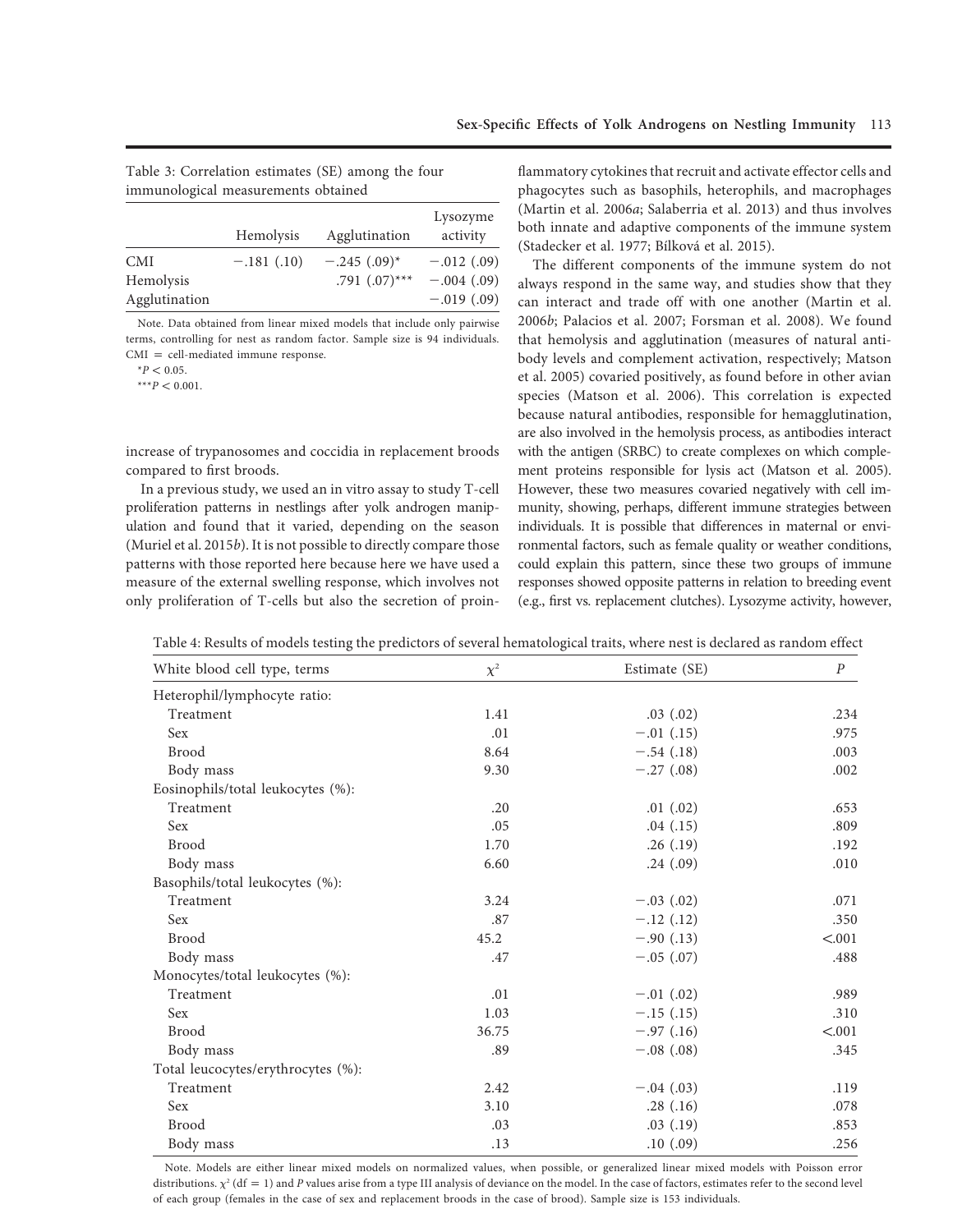behaved independently from any other component of the immune system included in this study. This is not the first time that immunocompetence estimates have been found to differ, showing negative correlation. For instance, it has been found in house wrens that humoral and cell-mediated responses covary negatively among broods, suggesting a trade-off in immunity (Forsman et al. 2008). In fact, a study in that same species has shown that experimentally increased in ovo T induces a trade-off between bactericidal activity and cutaneous immune response (Clairardin et al. 2011). Thus, our results show that immunosuppression resulting from high yolk androgen levels affected components of both the innate and adaptive axes of the immune system in males. Yolk androgens may prime the development and expression of various components of the immune system, such as cell-mediated and humoral immune function, differently (Sandell et al. 2009), with sex- and context-specific consequences (Pigeon et al. 2013).

Immunosuppression due to high androgen levels could make individuals more susceptible to disease. However, we found no evidence for malaria infection in any of the individuals during the nestling phase. This could be due to blood samples being taken too early in development (Merino and Potti 1995; Cosgrove et al. 2006). On the other hand, we found only a few chicks infected with trypanosomes, species that have probably a shorter prepatent period (Merino and Potti 1995). In contrast, the prevalence of infection by coccidia (Isospora spp.) was high, although there were no differences in relation to yolk androgen levels. In line with our results, Tschirren et al. (2005) found no indication that high concentrations of yolk T increase the nestling's susceptibility to ectoparasites. Chicks in replacement broods had higher levels of both coccidia and trypanosomes. This pattern is likely due to differences in abiotic factors, such as temperature or humidity (Brooker et al. 2006; Svobodova et al. 2015), or to seasonal differences in diet that would imply different exposure to parasites (Dolnik et al. 2010).

To sum up, our study showed that experimentally increased yolk androgens led to sex-specific immunosuppression of two measures of innate and adaptive axes of the immune system. Despite this, there was no evidence of increased susceptibility to blood or intestinal parasites. We found a negative correlation among different branches of the immune system, suggesting that future studies about the effects of maternal androgens on immune response should consider a wider range of immunological assays that cover as many branches of the innate and adaptive immune system as possible. In addition, we note the importance of exploring the sex- and context-specific effects of yolk androgens to understand more precisely the role of maternal effects in the offspring immune response.

## Acknowledgments

This study was financed by project grants CGL2008–03501 and CGL2011–26318 to D.G. (Ministerio de Ciencia e Innovación [MICINN]). J.M. was supported by an FPI (Formación de Personal Investigador) grant (BES-2009–021383) from MICINN. L.P.-R. was supported by a postdoctoral grant from MICINN through the Juan de la Cierva Subprogram (JCI-2008–2059), followed by a postdoctoral contract from the Spanish Ministry of Economy and Competitiveness through the Severo Ochoa Program for Centres of Excellence in Research, Development, and Innovation (SEV-2012–0262). M.E.O.-S. was supported by a postdoctoral grant from MICINN through the Juan de la Cierva Subprogram (JCI-2009–03865), followed by a Marie Curie Intra-European Fellowship of the European Union's 7th Framework Program (2012–328328). Permission to work in the study area was granted by the Ayuntamiento de Soto del Real. Capture and manipulation of birds were authorized by the Consejería de Medio Ambiente (Comunidad de Madrid). The authors declare no conflict of interest. Raquel Monclús advised us on statistics.

# Literature Cited

- Adamo S.A. 2004. How should behavioural ecologists interpret measurements of immunity? Anim Behav 68:1443– 1449.
- Ahmadi K. and A.B. McCruden. 2006. Macrophage may responses to androgen via its receptor. Med Sci Monit 12: BR15–BR20.
- Andersson S., T. Uller, M. Lohmus, and F. Sundstrom. 2004. Effects of egg yolk testosterone on growth and immunity in a precocial bird. J Evol Biol 17:501–505.
- Bates D., M. Maechler, B. Bolker, and S. Walker. 2014. lme4: linear mixed-effects models using "Eigen" and S4. R package version 1.1-6. http://CRAN.R-project.org/package=lme4.
- Bensch S. and S. Akesson. 2003. Temporal and spatial variation of hematozoans in Scandinavian willow warblers. J Parasitol 89:388–391.
- Biard C., K. Monceau, S. Motreuil, and J. Moreau. 2015. Interpreting immunological indices: the importance of taking parasite community into account. An example in blackbirds Turdus merula. Methods Ecol Evol 6:960–972.
- Bílková B., J. Vinklerová, and M. Vinkler. 2015. The relationship between health and cell-mediated immunity measured in ecology: phytohaemagglutinin skin-swelling test mirrors blood cellular composition. J Exp Zool A 323:767–777.
- Blondel J., P. Perret, M.-C. Anstett, and C. Thébaud. 2002. Evolution of sexual size dimorphism in birds: test of hypotheses using blue tits in contrasted Mediterranean habitats. J Evol Biol 15:440–450.
- Brinkhof M.W.G., P. Heeb, M. Kolliker, and H. Richner. 1999. Immunocompetence of nestling great tits in relation to rearing environment and parentage. Proc R Soc B 266:2315– 2322.
- Brooker S., A.C.A. Clements, and D.A.P. Bundy. 2006. Global epidemiology, ecology and control of soil-transmitted helminth infections. Pp. 221–261 in S.I. Hay, A. Graham, and D.J. Rogers, eds. Global mapping of infectious diseases: methods, examples and emerging applications. Advances in Parasitology, Vol. 62. Academic Press, London.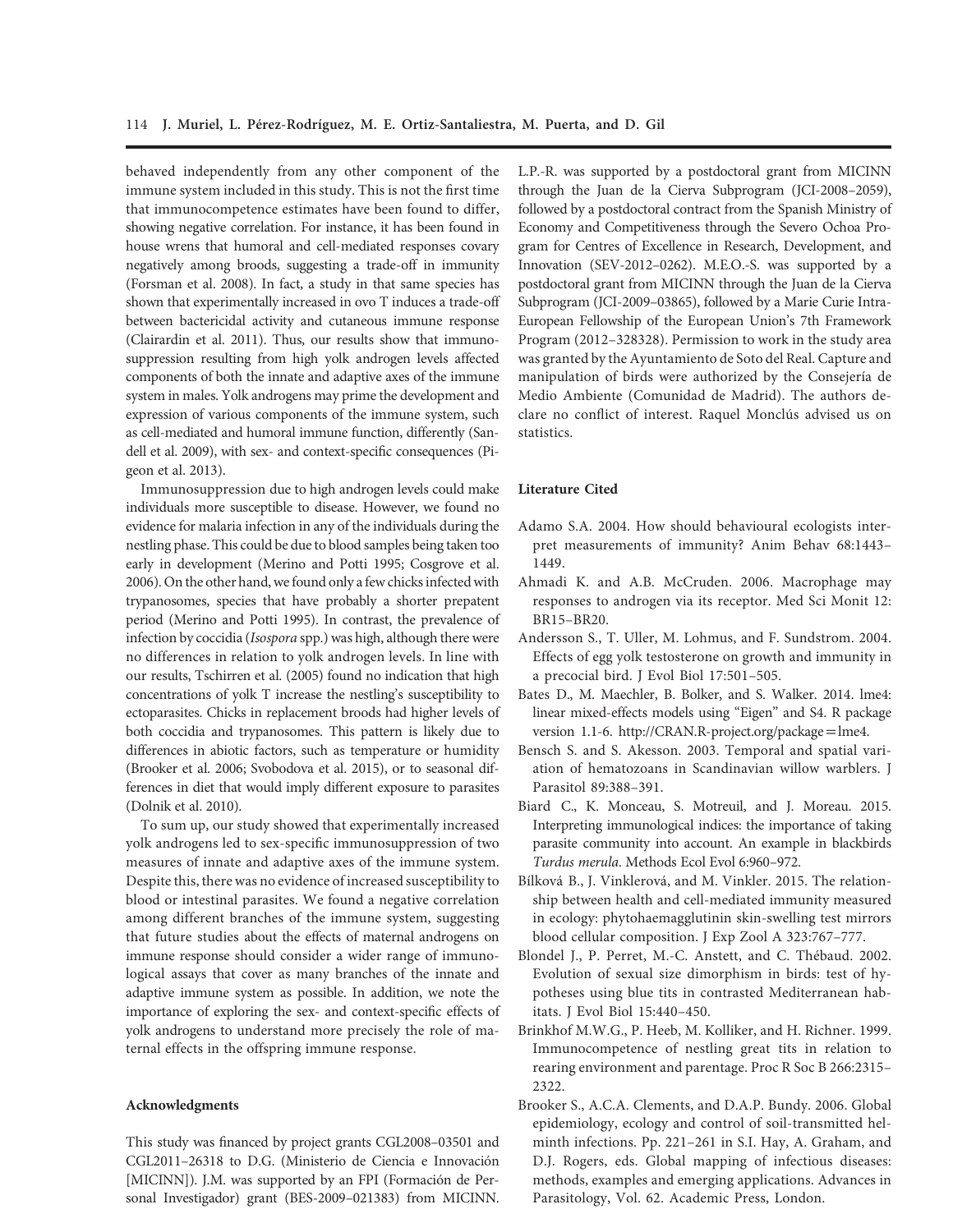- Brown M.A., S.J. Ball, and D. Holman. 2001. The periodicity of isosporan oocyst discharge in the greenfinch (Carduelis chloris). J Nat Hist 35:945–948.
- Campbell T.W. and C.K. Ellis. 2007. Avian and exotic animal hematology and cytology. Wiley-Blackwell, Oxford.
- Clairardin S.G., C.A. Barnett, S.K. Sakaluk, and C.F. Thompson. 2011. Experimentally increased in ovo testosterone leads to increased plasma bactericidal activity and decreased cutaneous immune response in nestling house wrens. J Exp Biol 214: 2778–2782.
- Cosgrove C.L., S.C.L. Knowles, K.P. Day, and B.C. Sheldon. 2006. No evidence for avian malaria infection during the nestling phase in a passerine bird. J Parasitol 92:1302–1304.
- Cramp S. 1998. The complete birds of the western Palaearctic. Oxford University Press and OptiMedia, Oxford. CD-ROM.
- Demas G.E., V. Chefer, M.I. Talan, and R.J. Nelson. 1997. Metabolic costs of mounting an antigen-stimulated immune response in adult and aged C57BL/6J mice. Am J Physiol Regul Integr Comp Physiol 273:R1631–R1637.
- Dolnik O.V. 1999. Diurnal oocyst periodicity in Isospora dilatata (Sporozoa, Eimeriidae) from the common starling (Sturnus vulgaris) in nature. Parazitologiya (St Petersbg) 33: 74–80.
- Dolnik O.V., V.R. Dolnik, and F. Bairlein. 2010. The effect of host foraging ecology on the prevalence and intensity of coccidian infection in wild passerine birds. Ardea 98:97– 103.
- Duffy D.L., G.E. Bentley, D.L. Drazen, and G.F. Ball. 2000. Effects of testosterone on cell-mediated and humoral immunity in non-breeding adult European starlings. Behav Ecol 11:654–662.
- Eising C.M., C. Eikenaar, H. Schwabl, and T.G.G. Groothuis. 2001. Maternal androgens in black-headed gull (Larus ridibundus) eggs: consequences for chick development. Proc R Soc B 268:839–846.
- Fargallo J.A., T. Laaksonen, V. Poyri, and E. Korpimäki. 2002. Inter-sexual differences in the immune response of Eurasian kestrel nestlings under food shortage. Ecol Lett 5:95– 101.
- Fayer R. and W.M. Reid. 1982. Control of coccidiosis. Pp. 453– 487 in P.L. Long, ed. The biology of the coccidia. University Park, Baltimore.
- Folstad I. and A.J. Karter. 1992. Parasites, bright males, and the immunocompetence handicap. Am Nat 139:603–622.
- Forsman A.M., S.K. Sakaluk, C.F. Thompson, and L.A. Vogel. 2010. Cutaneous immune activity, but not innate immune responsiveness, covaries with mass and environment in nestling house wrens (Troglodytes aedon). Physiol Biochem Zool 83:512–518.
- Forsman A.M., L.A. Vogel, S.K. Sakaluk, J.L. Grindstaff, and C.F. Thompson. 2008. Immune-challenged house wren broods differ in the relative strengths of their responses among different axes of the immune system. J Evol Biol 21:873–878.
- Gil D. 2008. Hormones in bird eggs: physiology, ecology and behavior. Adv Study Behav 38:337–398.
- Gil D., E. Bulmer, P. Celis, and M. Puerta. 2008. Increased sibling competition does not increase testosterone or corticosterone levels in nestlings of the spotless starling (Sturnus unicolor). Horm Behav 54:238–243.
- Gil D. and R. Culver. 2011. Male ornament size in a passerine predicts the inhibitory effect of testosterone on macrophage phagocytosis. Funct Ecol 25:1278–1283.
- Gil D., J.A. Graves, N. Hazon, and A. Wells. 1999. Male attractiveness and differential testosterone investment in zebra finch eggs. Science 286:126–128.
- Gil D., G. Leboucher, A. Lacroix, R. Cue, and M. Kreutzer. 2004. Female canaries produce eggs with greater amounts of testosterone when exposed to preferred male song. Horm Behav 45:64–70.
- Gil D., A. Marzal, F. De Lope, M. Puerta, and A.P. Møller. 2006. Female house martins (Delichon urbica) reduce egg androgen deposition in response to a challenge of their immune system. Behav Ecol Sociobiol 60:96–100.
- Gill J. 1995. Serum lysozyme level in the European bison, Bison bonasus (L). Comp Biochem Physiol B 110:235–240.
- Griffiths R., M.C. Double, K. Orr, and R.J.G. Dawson. 1998. A DNA test to sex most birds. Mol Ecol 7:1071–1075.
- Groothuis T.G.G., C. Carere, J. Lipar, P.J. Drent, and H. Schwabl. 2008. Selection on personality in a songbird affects maternal hormone levels tuned to its effect on timing of reproduction. Biol Lett 4:465–467.
- Groothuis T.G.G., C.M. Eising, C. Dijkstra, and W. Müller. 2005a. Balancing between costs and benefits of maternal hormone deposition in avian eggs. Biol Lett 1:78–81.
- Groothuis T.G.G., W. Müller, N. von Engelhardt, C. Carere, and C. Eising. 2005b. Maternal hormones as a tool to adjust offspring phenotype in avian species. Neurosci Biobehav Rev 29:329–352.
- Groothuis T.G.G. and H. Schwabl. 2002. Determinants of within- and among-clutch variation in levels of maternal hormones in black-headed gull eggs. Funct Ecol 16:281– 289.
- Gross W.B. and H.S. Siegel. 1983. Evaluation of the heterophil lymphocyte ratio as a measure of stress in chickens. Avian Dis 27:972–979.
- Heylen D., W. Müller, T.G.G. Groothuis, and E. Matthysen. 2012. Female great tits do not alter their yolk androgen deposition when infested with a low-transmittable ectoparasite. Behav Ecol Sociobiol 66:287–293.
- Hinde C.A., R.A. Johnstone, and R.M. Kilner. 2010. Parentoffspring conflict and coadaptation. Science 327:1373– 1376.
- Hiraldo F. and C.M. Herrera. 1974. Dimorfismo sexual y diferenciación de edades en Sturnus unicolor Temm. Doñana Acta Vertebr 1:149–170.
- Hõrak P., I. Ots, L. Tegelmann, and A.P. Møller. 2000. Health impact of phytohaemagglutinin-induced immune challenge on great tit (Parus major) nestlings. Can J Zool 78:905–910.
- Hõrak P., L. Tegelmann, I. Ots, and A.P. Møller. 1999. Immune function and survival of great tit nestlings in relation to growth conditions. Oecologia 121:316–322.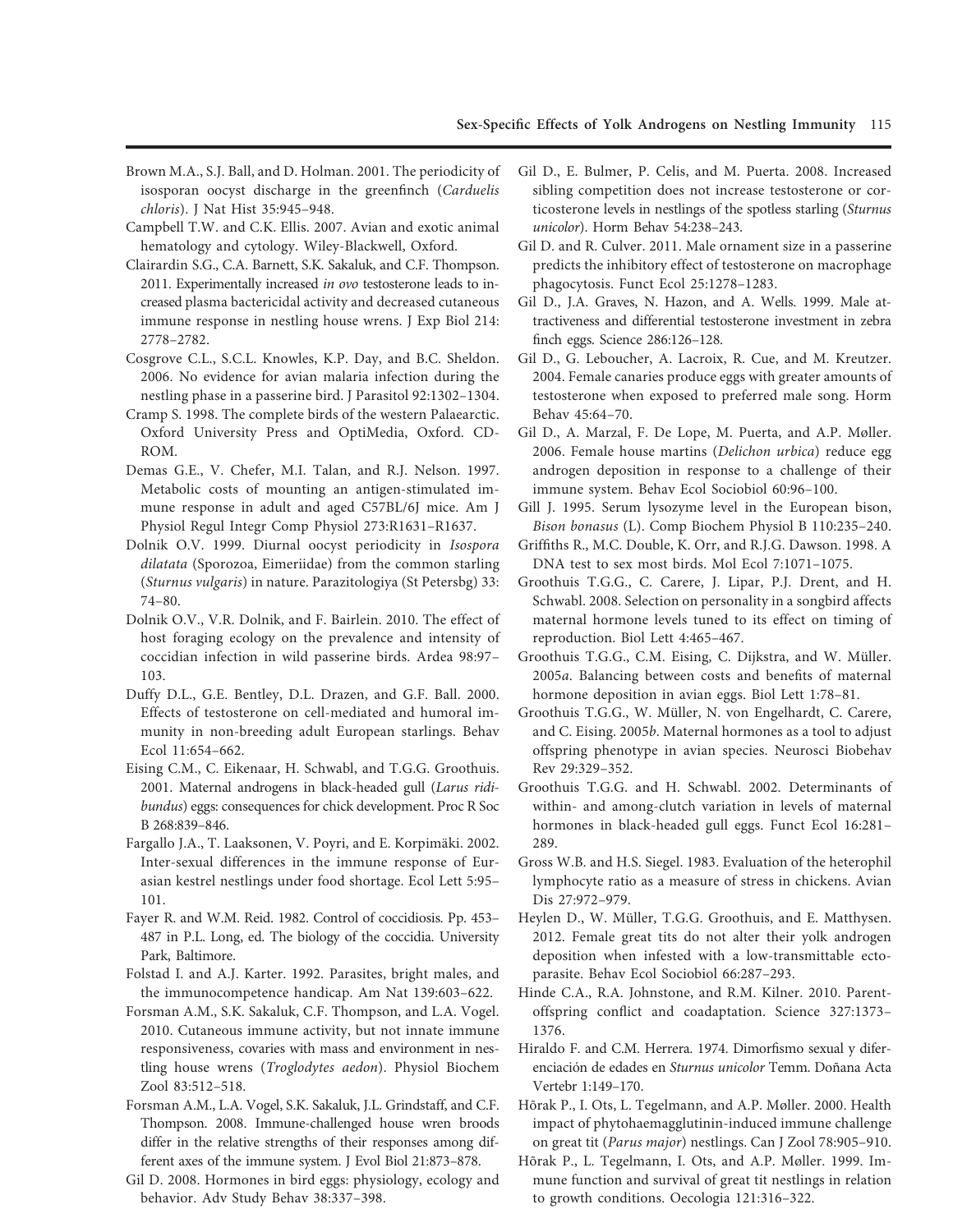- Jimeno B., J. Muriel, L. Pérez-Rodríguez, and D. Gil. 2014. Sexual differences in parental investment in response to parent-absent calls. Ethology 120:258–265.
- Lee K.A., M. Wikelski, W.D. Robinson, T.R. Robinson, and K.C. Klasing. 2008. Constitutive immune defences correlate with life-history variables in tropical birds. J Anim Ecol 77: 356–363.
- Lobato E., S. Merino, J. Morales, G. Tomás, J. Martínez-de la Puente, E. Sánchez, S. García-Fraile, and J. Moreno. 2008. Sex differences in circulating antibodies in nestling pied flycatchers Ficedula hypoleuca. Ibis 150:799–806.
- López-Rull I., P. Celis, C. Salaberria, M. Puerta, and D. Gil. 2011. Post-fledging recruitment in relation to nestling plasma testosterone and immunocompetence in the spotless starling. Funct Ecol 25:500–508.
- Martin L.B., II, P. Han, J. Lewittes, J.R. Kuhlman, K.C. Klasing, and M. Wikelski. 2006a. Phytohemagglutinin-induced skin swelling in birds: histological support for a classic immunoecological technique. Funct Ecol 20:290–299.
- Martin L.B., II, Z.M. Weil, J.R. Kuhlman, and R.J. Nelson. 2006b. Trade-offs within the immune systems of female white-footed mice, Peromyscus leucopus. Funct Ecol 20: 630–636.
- Matson K.D., R.E. Ricklefs, and K.C. Klasing. 2005. A hemolysishemagglutination assay for characterizing constitutive innate humoral immunity in wild and domestic birds. Dev Comp Immunol 29:275–286.
- Matson K.D., B.I. Tieleman, and K.C. Klasing. 2006. Capture stress and the bactericidal competence of blood and plasma in five species of tropical birds. Physiol Biochem Zool 79: 556–564.
- Maxwell M.H. and G.W. Robertson. 1998. The avian heterophil leucocyte: a review. World's Poult Sci J 54:155–178.
- Merino S., J. Martínez, A.P. Møller, A. Barbosa, F. de Lope, and F. Rodríguez-Caabeiro. 2001. Physiological and haematological consequences of a novel parasite on the red-rumped swallow Hirundo daurica. Int J Parasitol 31:1187–1193.
- Merino S. and J. Potti. 1995. High prevalence of hematozoa in nestlings of a passerine species, the pied flycatcher (Ficedula hypoleuca). Auk 112:1041–1043.
- Møller A.P., G. Sorci, and J. Erritzøe. 1998. Sexual dimorphism in immune defense. Am Nat 152:605–619.
- Moreno J., J. Potti, P. Yorio, and P.G. Borboroglu. 2001. Sex differences in cell-mediated immunity in the Magellanic penguin Spheniscus magellanicus. Ann Zool Fenn 38:111–116.
- Moreno J., J.P. Veiga, P.J. Cordero, and E. Minguez. 1999. Effects of paternal care on reproductive success in the polygynous spotless starling Sturnus unicolor. Behav Ecol Sociobiol 47:47–53.
- Müller W., K. Deptuch, I. López-Rull, and D. Gil. 2007. Elevated yolk androgen levels benefit offspring development in a between-clutch context. Behav Ecol 18:929–936.
- Müller W., C. Dijkstra, and T.G.G. Groothuis. 2003. Intersexual differences in T-cell-mediated immunity of blackheaded gull chicks (Larus ridibundus) depend on the hatching order. Behav Ecol Sociobiol 55:80–86.
- Müller W., C.M. Eising, C. Dijkstra, and T.G.G. Groothuis. 2004. Within-clutch patterns of yolk testosterone vary with the onset of incubation in black-headed gulls. Behav Ecol 15:893–897.
- Müller W., T.G.G. Groothuis, A. Kasprzik, C. Dijkstra, R.V. Alatalo, and H. Siitari. 2005. Prenatal androgen exposure modulates cellular and humoral immune function of blackheaded gull chicks. Proc R Soc B 272:1971–1977.
- Muriel J., L. Pérez-Rodríguez, M. Puerta, and D. Gil. 2013. Differential effects of yolk testosterone and androstenedione in embryo development and nestling growth in the spotless starling (Sturnus unicolor). Gen Comp Endocrinol 194:175– 182.
- -. 2015a. Diverse dose-response effects of yolk androgens on embryo development and nestling growth in a wild passerine. J Exp Biol 218:2241–2249.
- Muriel J., P. Salmón, A. Nunez-Buiza, F. de Salas, L. Pérez-Rodríguez, M. Puerta, and D. Gil. 2015b. Context-dependent effects of yolk androgens on nestling growth and immune function in a multibrooded passerine. J Evol Biol 28:1476– 1488.
- Navara K.J., G.E. Hill, and M.T. Mendonça. 2005. Variable effects of yolk androgens on growth, survival, and immunity in eastern bluebird nestlings. Physiol Biochem Zool 78:570– 578.
- -. 2006. Yolk testosterone stimulates growth and immunity in house finch chicks. Physiol Biochem Zool 79: 550–555.
- Owen-Ashley N.T., D. Hasselquist, and J.C. Wingfield. 2004. Androgens and the immunocompetence handicap hypothesis: unraveling direct and indirect pathways of immunosuppression in song sparrows. Am Nat 164:490–505.
- Palacios M.G., J.E. Cunnick, D. Vleck, and C.M. Vleck. 2009. Ontogeny of innate and adaptive immune defense components in free-living tree swallows, Tachycineta bicolor. Dev Comp Immunol 33:456–463.
- Palacios M.G., J.E. Cunnick, D.W. Winkler, and C.M. Vleck. 2007. Immunosenescence in some but not all immune components in a free-living vertebrate, the tree swallow. Proc R Soc B 274:951–957.
- -. 2012. Interrelations among immune defense indexes reflect major components of the immune system in a freeliving vertebrate. Physiol Biochem Zool 85:1–10.
- Partecke J. and H. Schwabl. 2008. Organizational effects of maternal testosterone on reproductive behavior of adult house sparrows. Dev Neurobiol 68:1538–1548.
- Peris S.J. 1980. Biología del estornino negro (Sturnus unicolor Temm.): 1. Alimentación y variación de la dieta. Ardeola 25:207–240.
- Pigeon G., M. Belisle, D. Garant, A.A. Cohen, and F. Pelletier. 2013. Ecological immunology in a fluctuating environment: an integrative analysis of tree swallow nestling immune defense. Ecol Evol 3:1091–1103.
- Pilz K.M., M. Quiroga, H. Schwabl, and E. Adkins-Regan. 2004. European starling chicks benefit from high yolk testosterone levels during a drought year. Horm Behav 46:179–192.